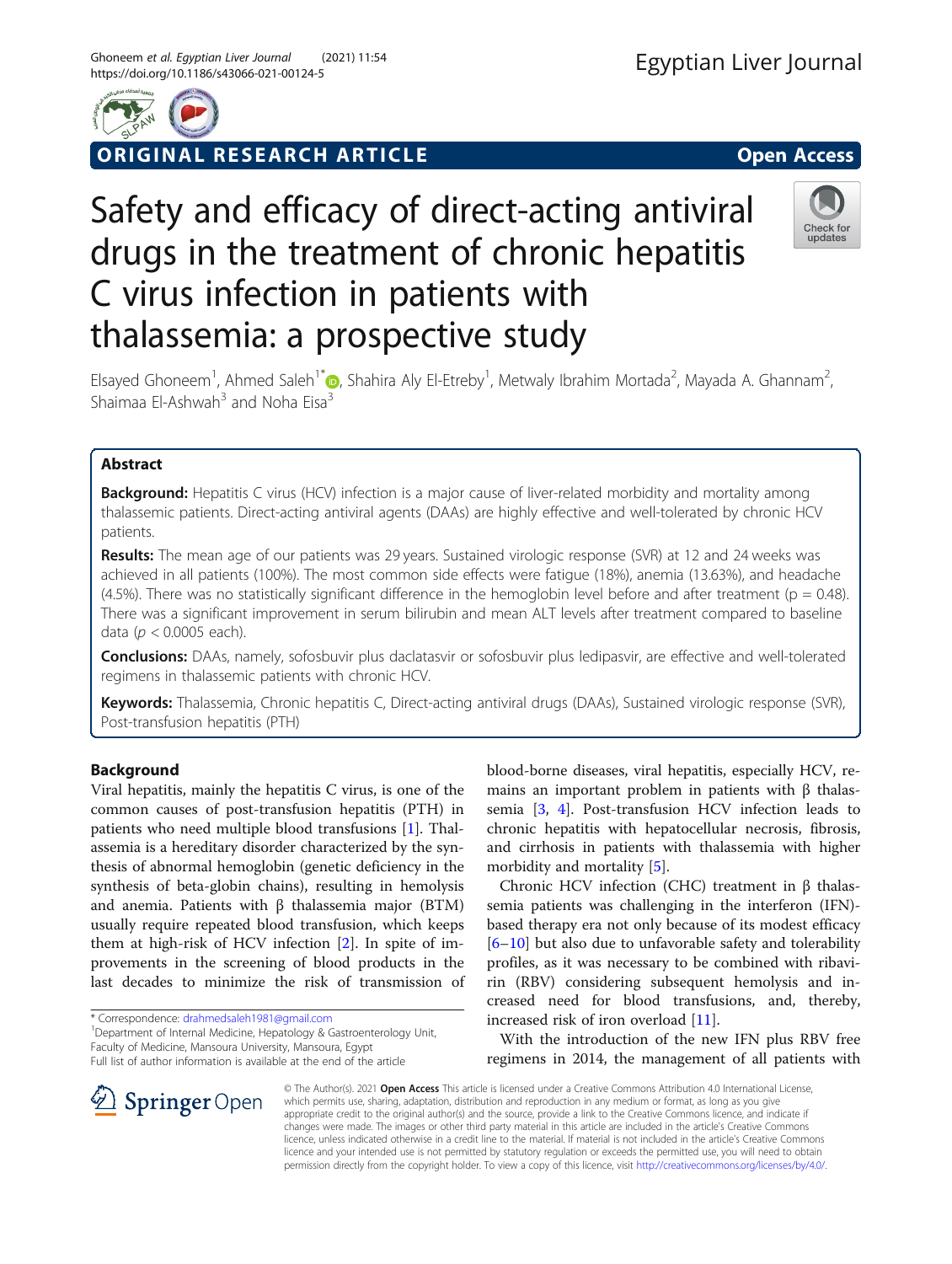chronic HCV infection, including those with β thalassemia, has dramatically improved. These drugs are direct-acting antivirals (DAAs) that act by targeting specific steps in the HCV life cycle and are used in combinations to treat CHC. In Egypt, depending on the genotype and the drug availability, the available DAAs combinations are the co-formulation of sofosbuvir (SOF) with ledipasvir (LDV) (one tablet of 400/90 mg once daily) and SOF plus daclatasvir (DCV) (in two tablets of 400/60 mg/day once daily). They are nucleotide analog NS5B polymerase inhibitor/NS5A inhibitor. According to guidelines, β thalassemia patients should be treated with IFN- and RBV-free regimens [[12](#page-5-0)].

Different DAAs regimens have been reported to be safe and effective in the treatment of CHC patients in clinical practice [\[12\]](#page-5-0). Our thalassemia patients were followed up in a hematology clinic at Oncology Center, Mansoura University (OCMU). Such patients who are also infected with HCV could be a target population for "HCV micro-elimination" on the road toward global HCV elimination in our country.

# Methods

# **Patients**

This is a prospective study that included 88 treatment naïve patients with chronic HCV genotype 4 infection and beta-thalassemia major from attendees of Hematology Clinic at Oncology Center, Mansoura University, from January to December 2017. All included patients were transfusion-dependent and were using iron chelation therapy. Only four patients had concomitant hepatitis B virus (HBV) coinfection.

#### Inclusion criteria for DAAs

Patients of both genders included for DAAs therapy in the current study were diagnosed with Thalassemia major and were on regular transfusion and iron chelation therapy, aged 12 years and above, naïve chronic hepatitis C genotype 4 infection with detectable HCV-RNA by RT-PCR. No additional drugs were used.

## Exclusion criteria

Patients were excluded from the study if they were infected with other HCV genotypes, had concomitant HIV infection, or had presence of liver cell failure.

# Diagnosis of HCV and genotyping

Chronic HCV infection was diagnosed by positive RT-PCR RNA HCV with or without abnormal liver function tests and the presence of stigmata of chronic liver disease (flapping tremors, ascites, edema lower limb, and hepatic encephalopathy). HCV RNA was quantified by real-time PCR assay (COBAS AmpliPrep/COBAS Taq-Man 48, Roche Molecular Diagnostics). The HCV genotype was detected by Versant HCV genotype 2.0 assays (LiPA-Siemens, Erlangen, Germany).

# Laboratory assessment

The laboratory tests done included complete blood counts, liver enzymes (ALT, AST), serum bilirubin, serum creatinine, α fetoprotein, and INR. The liver fibrosis stage was assessed by a non-invasive tool known as the FIB-4 score [[13\]](#page-5-0).

## Treatment protocols

At the Virology unit, Specialized Medical Hospital, Mansoura University, Egypt, all patients were evaluated for anti-HCV treatment. Two DAA regimens were used according to the guidelines of the National Committee for Control of Viral Hepatitis (NCCVH) in Egypt. We treated the patients with the following combinations: SOF(400 mg daily) plus DCV(60 mg daily) for the older age group and LDV(90 mg daily)-SOF in the younger age group (12–18 years) for 12 weeks. Only four patients were coinfected with HBV (diagnosed by the presence of detectable HBV DNA by PCR and all of them were HBeAg positive) and treated using LDV/SOF and lamivudine.

#### Endpoints of the treatment

The primary endpoint was assessed by the achievement of SVR at 12 weeks and at 24 weeks. The secondary endpoint was assessed by the recording of adverse events, increased transfusion requirements, or stoppage of treatment. All patients were on regular transfusion, and the median packed red blood cell units transfused was a unit per 21 days.

# Patients' follow up

Clinical and laboratory data were recorded at baseline and at 4, 8, 12, and 24 weeks of therapy.

## Statistical analysis

Data were entered and statistically analyzed using the Statistical Package for Social Sciences (SPSS) version 17. Quantitative data were described as means (standard deviations) or medians (interquartile ranges), as appropriate. Comparisons between the different groups were performed using the Wilcoxon rank-sum test for variables that were not normally distributed. Qualitative data were presented as numbers and percentages and compared by using the chi-square test. A P value of less than 0.05 was considered statistically significant.

#### Results

## Demographic and clinicolaboratory data

Table [1](#page-2-0) shows the demographic, baseline clinical, and laboratory parameters for a total of 88 thalassemic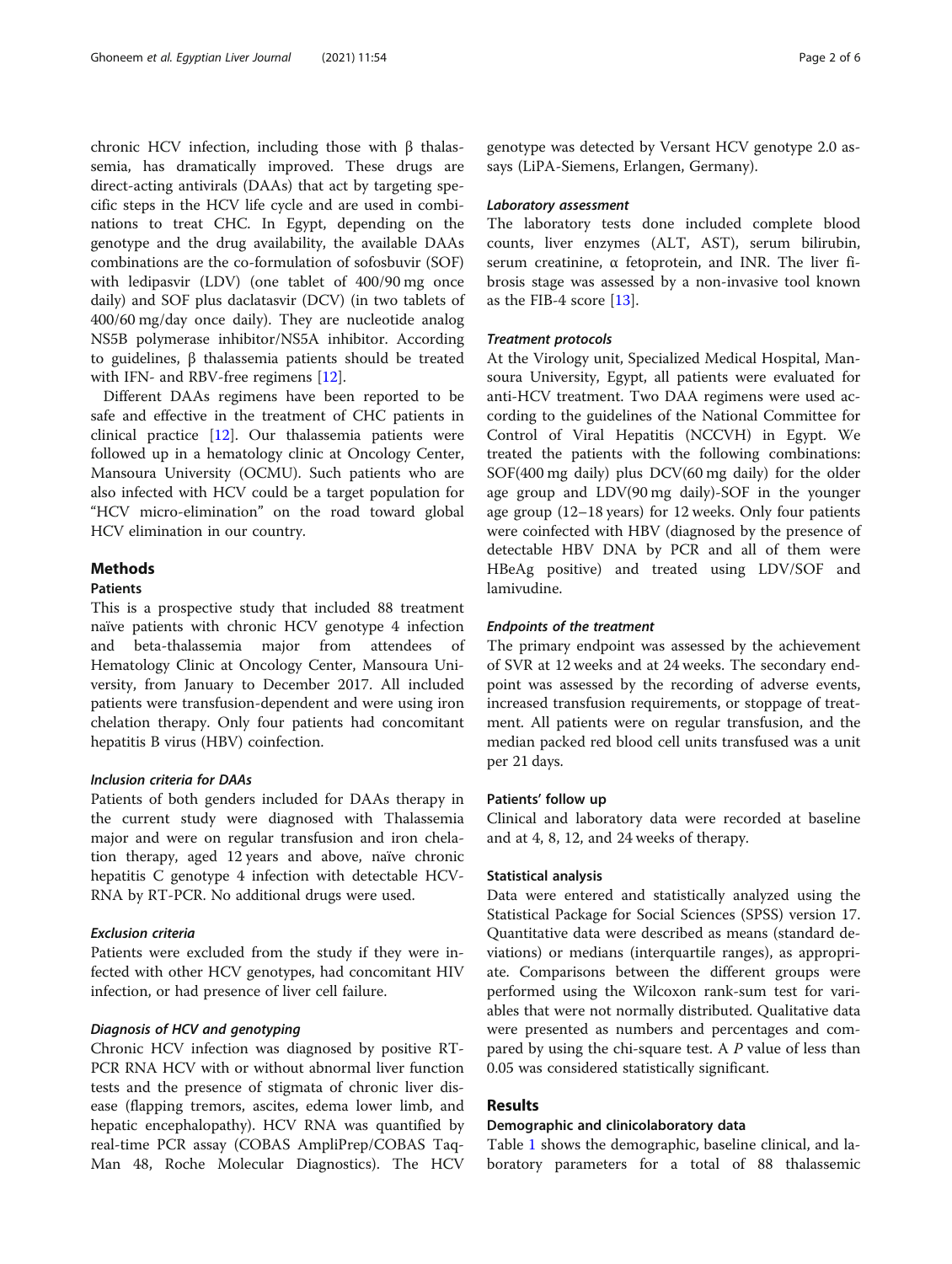<span id="page-2-0"></span>Table 1 Demographic, basal clinical and laboratory parameters

| <b>Variables</b><br>No (%) or median (IQR) |                         |  |  |
|--------------------------------------------|-------------------------|--|--|
| Male gender                                | 44 (50%)                |  |  |
| Age (years)                                | $29(12-36)$             |  |  |
| Subjects with comorbidities                | 28 (31.82%)             |  |  |
| Hypertension                               | 8 (13.63%)              |  |  |
| Osteoporosis                               | 12 (13.63%)             |  |  |
| <b>HBV</b>                                 | 4 (4.54%)               |  |  |
| Drug users                                 | 4 (4.54%)               |  |  |
| Splenectomy                                | 88 (100%)               |  |  |
| Iron chelation agent                       |                         |  |  |
| Deferiprone                                | 28 (31.82)              |  |  |
| Deferasirox                                | 60 (68.18)              |  |  |
| Hemoglobin (g/dl)                          | $8.25(7.3-9)$           |  |  |
| Platelet count $(x109/L)$                  | 543 (430-632)           |  |  |
| WBCs $(x 10^9/L)$                          | 27.3 (18.3-50)          |  |  |
| AST (IU/L)                                 | 71.50 (47-82.30)        |  |  |
| ALT (IU/L)                                 | 54.45 (28-74)           |  |  |
| S. bilirubin (mg/dl)                       | $2.9(2.5-4)$            |  |  |
| Direct bilirubin (mg/dl)                   | $0.6$ (0.5-0.98)        |  |  |
| Albumin (g/dl)                             | $4(3.8-4.8)$            |  |  |
| <b>INR</b>                                 | $1.2(1.1-1.3)$          |  |  |
| S. creatinine (mg/dl)                      | $0.65(0.6-0.8)$         |  |  |
| Ferritin (ng/mL)                           | 2500 (1800-4000)        |  |  |
| PCR HCV RNA (IU/ml)                        | 941757 (187771-1400000) |  |  |
| FIB-4 score                                | $0.52$ (0.47-0.73)      |  |  |

patients with chronic HCV. The median age of our patients was 29 years and males represented 50% of our study participants. Hypertension was found in 13.63% of cases, osteoporosis in 13.63% of cases, and HBV in four cases. All patients were splenectomized. The median hemoglobin level, platelet count, and white blood cell counts were 8.25 gm/dl,  $543 \times 10^9$ /L, and  $27.3 \times 10^9$ /L respectively. The median AST, ALT, and serum bilirubin levels were 71.5 IU/L, 54,45 IU/L, and 2.9 mg/dl respectively. Serum ferritin levels were elevated with a median level of 2500 ng/ml. The median PCR for HCV RNA was 941757 IU/ml, with a median FIB-4 score of 0.52.

# Efficacy of treatment

All patients were treatment naïve. Overall, 64 (72.72%) patients were treated with a SOF plus DCV, and 24 (27.27%) patients received SOF plus LDV for 12 weeks. All patients achieved SVR at 12 weeks and 24 weeks. There was a significant improvement in the mean ALT values after treatment compared to baseline (42.45  $\pm$  18.56 IU/L vs 57.29  $\pm$ 35.07 IU/L,  $p < 0.0005$ , Fig. 1). Also, there was a statistically significant decrease in serum bilirubin level after treatment  $(p < 0.0005$ , Fig. [2](#page-3-0)). There was no statistically significant difference in the hemoglobin level (Fig. [3\)](#page-3-0), platelet count, and WBCs count before and after DAAs (the p values were 0.613, 0.092, and 0.284, respectively) (Table [2\)](#page-4-0). Twelve patients reported increased blood transfusion requirements, although no significant difference was noticed between the mean HB level before and after DAAs.

# Safety of the treatment

No major side effects were reported and no patients discontinued the treatment. Only one case required treatment discontinuation (median time of 2 weeks) due to acute kidney injury after the prolonged use of NSAIDs

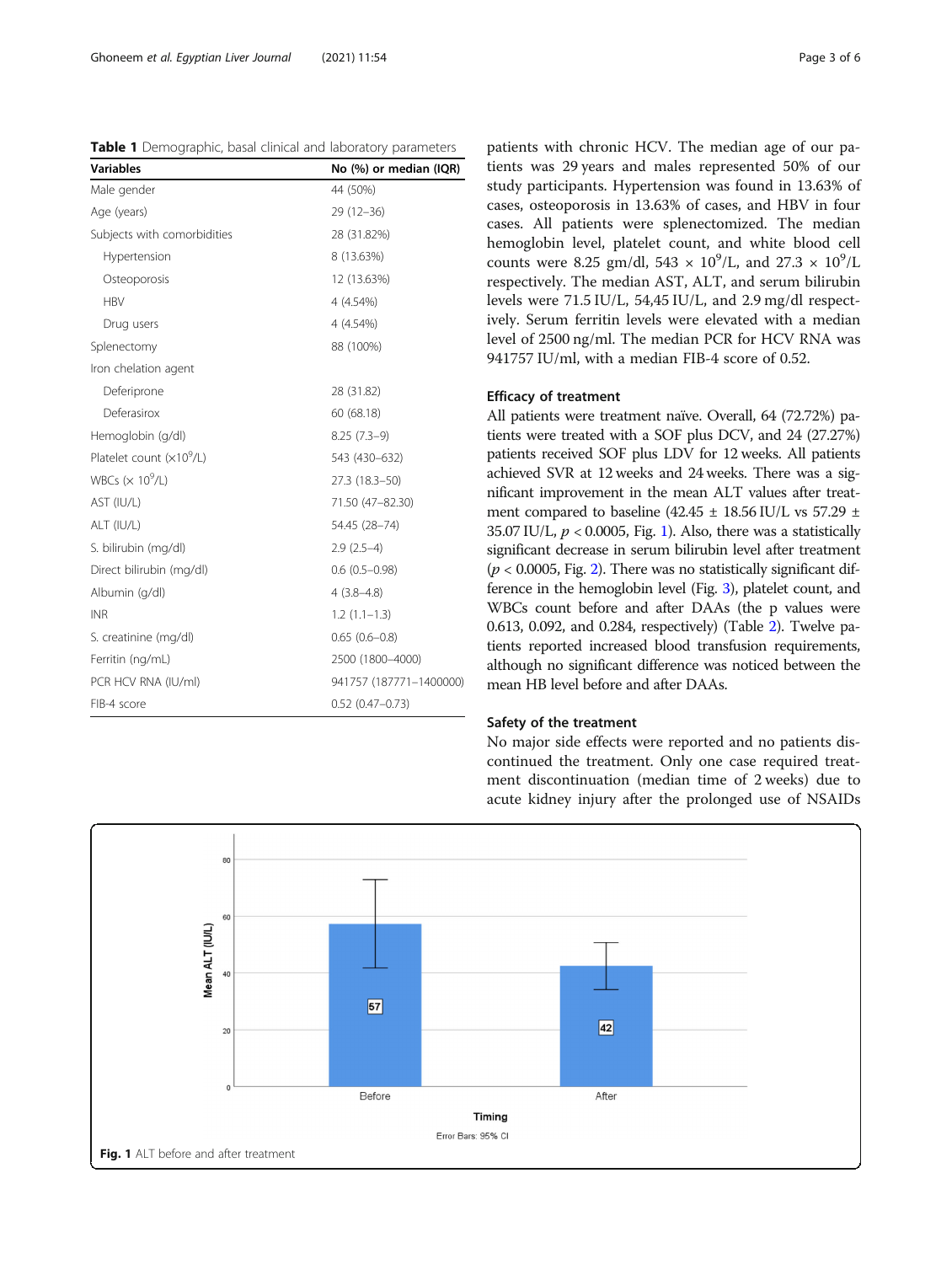<span id="page-3-0"></span>

and resumed DAAs after the decline of creatinine to the normal level. Twenty (22.72%) patients complained of mild symptoms. The most common side effects were fatigue (18%), anemia (13.63%), requiring blood transfusion (12 patients) in patients receiving SOF plus DCV, and, lastly, headache (4.5%). These side effects were more frequent among patients receiving SOF plus DCV, than in patients receiving SOF plus LDV; however, this difference in frequency was not statistically significant  $(60\% \text{ vs. } 40\%, p = 0.58).$ 

# higher among patients with beta-thalassemia, as these patients constitute a 4 high-risk group. A systematic review based on the literature database showed that the anti-HCV antibody among β thalassemia patients has been estimated at 18%, 45%, 63%, and 69% in Iran, Pakistan, Saudi Arabia, and Egypt, respectively [\[14](#page-5-0)]. Approximately 70–80% of those patients will progress to CHC and up to 20% will go on to cirrhosis [\[15](#page-5-0)]. It is also known that HCV infection is a risk factor for HCC, which has been considered as the second common cause of mortality in this population [[16](#page-5-0)].

# **Discussion**

HCV infection is considered a major clinical burden in β thalassemia patients. The prevalence of HCV is much

Herein, our study provides further proof that oral DAAs are highly effective and tolerable by β thalassemia patients with CHC. All enrolled patients achieved SVR

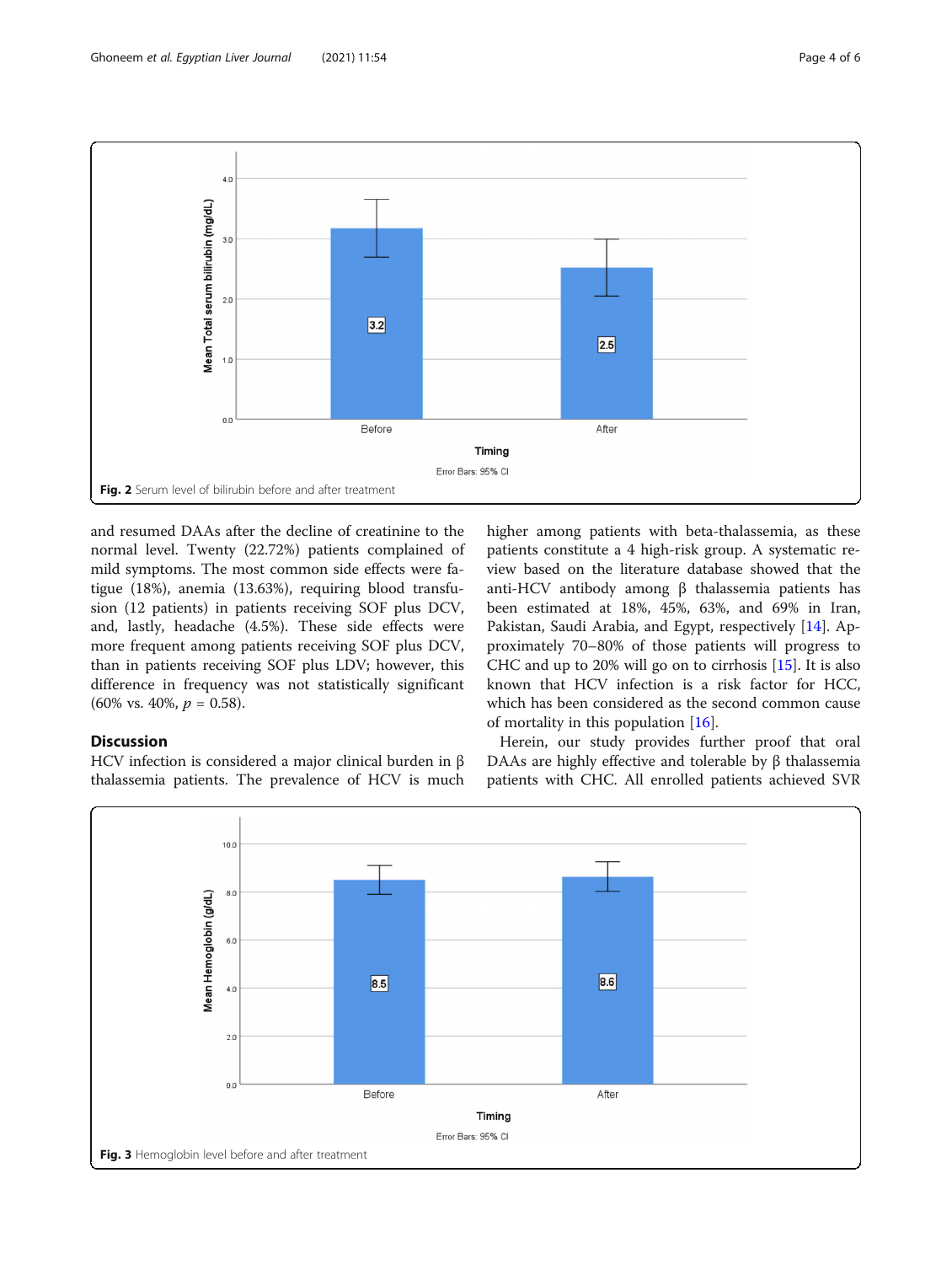| Parameter                    | <b>Before</b>       | After               | <b>Statistic</b> | P value |
|------------------------------|---------------------|---------------------|------------------|---------|
| ALT(IU/ml)                   | $57.29 \pm 35.07$   | $42.4545 \pm 18.56$ | 3.569            | 0.0005  |
| S. bilirubin (mg/dL)         | $3.17 \pm 1.08$     | $2.51 \pm 1.06$     | 4.800            | 0.0005  |
| Hemoglobin (g/dL)            | $8.5 + 1.34$        | $8.64 \pm 1.38$     | $-0.513$         | 0.613   |
| Platelets count $(x 10^9/L)$ | $513.18 \pm 160.47$ | $460.14 \pm 186.81$ | 1.764            | 0.092   |
| WBCs $(x10^9/L)$             | 27.30 (18.27-51)    | 20.50 (12.15-49)    | $-1.072$         | 0.284   |

<span id="page-4-0"></span>Table 2 Laboratory parameters before and after treatment with DAAs

Data presented as mean ± SD except WBCs presented as median (IQR). For WBCs, data were not normally distributed (Shapiro test, p < 0.05) with the presence of significant outliers. Accordingly, Wilcoxon test was conducted. Paired samples t test was used for other parameters as the data were normally distributed

at 12 weeks and at 24 weeks. Compared to the Italian cohort [[17\]](#page-5-0) and the Greek cohort [[18\]](#page-5-0), SVR was achieved in most of the patients (98% and 90%, respectively). Both studies included 57.1% vs. 78.7% and previously treated patients 42.9% vs. 75%. The achievement of 100% SVR in our study could be explained by the fact that all enrolled patients were treatment naïve and had no cirrhosis as the median FIB-4 score was 0.52. However, those patients should be monitored for the possibility of reinfection.

Hezode et al. [[19\]](#page-5-0) published a trial using a fixed combination of elbasvir and grazoprevir in patients with congenital blood disorders and CHC, including β thalassemic patients. Forty β thalassemia major patients received treatment for 12 weeks, and SVR was achieved in 97.6% of them. This study showed that treatment was well-tolerated by the patients, and hemoglobin levels were not affected by treatment. The most frequently reported side effects in this study were, e.g., headache, fatigue, nausea, and asthenia. However, this combination is not currently available in Egypt.

Also, in a case series of four β thalassemia patients with CHC associated with advanced hepatic fibrosis, treated with the LDV/SOF combination for 12 weeks, all patients achieved SVR with accepted drug safety and tolerability. The only reported adverse events were mild asthenia and headache. There were no changes in chelation therapy or transfusion requirements during the treatment period. Similar results were presented by Mangia et al. [[20,](#page-5-0) [21\]](#page-5-0).

In the present study, there were no major adverse events, and no discontinuation of treatment was reported. Only one case required temporary treatment discontinuation due to acute kidney injury after the prolonged use of NSAIDs then resumed DAAs after the decline of serum creatinine to the normal value. Mild symptoms occurred in approximately 22.72% of the patients. The most common side effects were fatigue (18%), anemia (13.63%), and headache (4.5%). This is in accordance with the published data from certain clinical trials [\[18,](#page-5-0) [22\]](#page-5-0). These side effects were more common among patients receiving SOF plus DCV than in patients receiving SOF plus LDV; however, this difference in the

rates of occurrence of side effects was not statistically significant ( $p = 0.58$ ). Also, no drug-drug interactions were observed.

There was a significant improvement of mean ALT values and a significant decrease in serum bilirubin after treatment. On the other hand, no statistically significant difference in the hemoglobin level, platelet count, and WBCs count were found before and after DAAs. Only 12 patients had increased blood transfusion requirements, despite a non-significant difference being noticed between the mean HB level before and after DAAs. The dose and type of iron-chelating therapy did not require any modifications during the treatment course.

A high hepatic iron concentration was proposed as a negative predictor of response to DAAs in different ethnic populations. There was no consensus on whether iron accumulation in the sinusoidal cells or hepatocytes and portal track macrophages was more significant for poor response to treatment [[23\]](#page-5-0).

Assessment of hepatic iron concentration was limited and mainly based on serum ferritin levels and noninvasive techniques without liver histology and the data of post-treatment assessment of hepatic iron overload were not obtainable during the study. So, we need further studies with larger samples and newer DAA combinations.

# Conclusion

Direct-acting antiviral drugs (sofosbuvir plus daclatasvir or sofosbuvir plus ledipasvir) are safe, effective, and welltolerated regimens for thalassemic patients with chronic HCV.

#### Abbreviations

HCV: Hepatitis C virus; DAAs: Direct-acting antivirals agents; SVR: Sustained virologic response; PTH: Post-transfusion hepatitis; BTM: β thalassemia major; CHC: Chronic HCV infection; IFN: Interferon; RBV: Ribavirin; SOF: Sofosbuvir; LDV: Ledipasvir; DCV: Daclatasvir; OCMU: Oncology Center, Mansoura University; HBV: Hepatitis B virus; AST: Aspartate aminotransferase; ALT: Alanine aminotransferase; NCCVH: National Committee for Control of Viral Hepatitis; HB: Haemogloin

#### Acknowledgements

We are thankful to our colleagues in the hepato-gastroenterology and hematology departments, Mansoura University. We are also thankful for our patients for their contribution and trust.